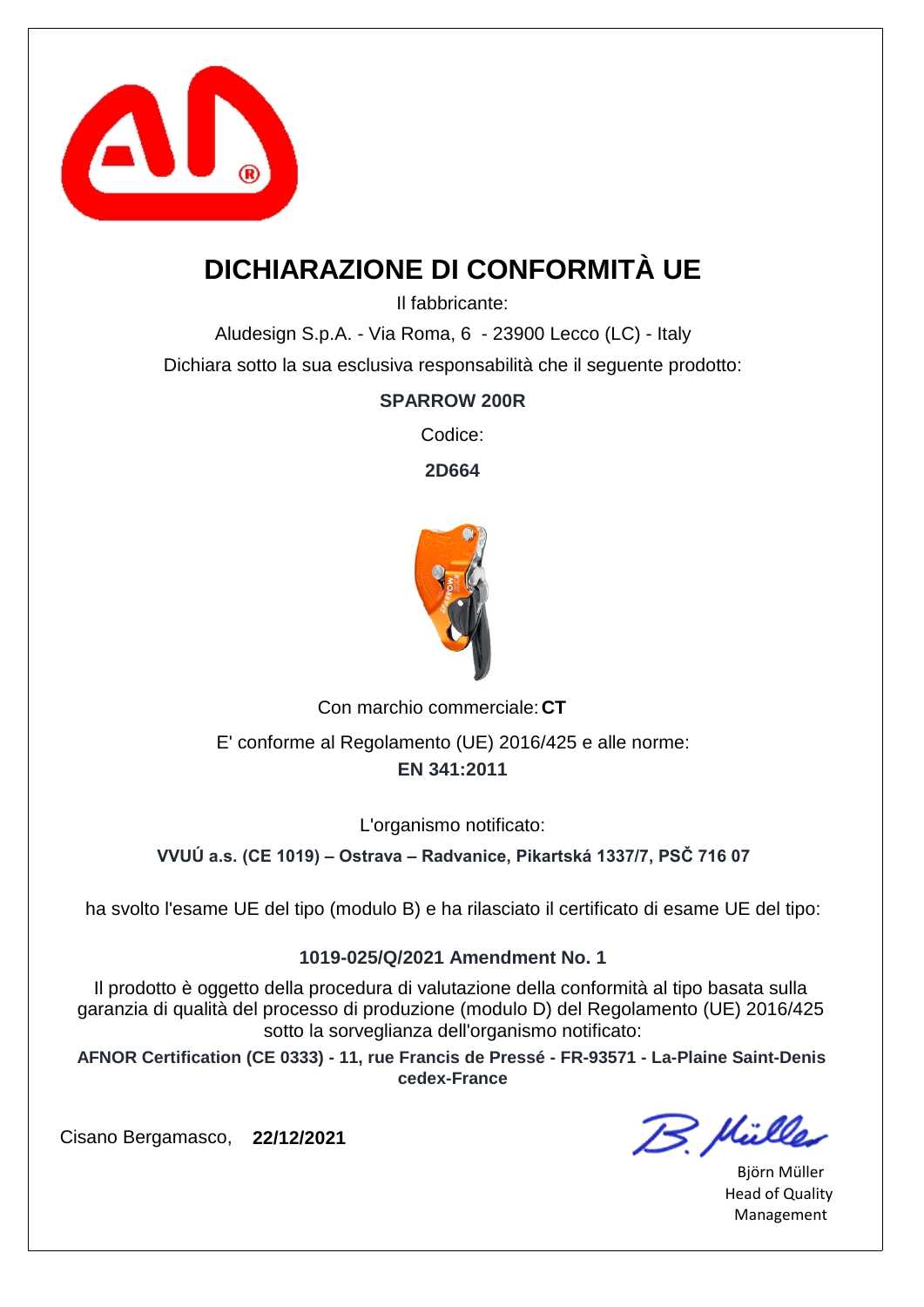

# **DÉCLARATION UE DE CONFORMITÉ**

Le fabricant :

Aludesign S.p.A. - Via Roma, 6 - 23900 Lecco (LC) - Italy Déclare sous sa seule responsabilité que le produit suivant:

**SPARROW 200R**

Référence :

**2D664**



Avec le marque commerciale : CT Est conforme aux Règlement (UE) 2016/425 et aux normes :

#### **EN 341:2011**

L'organisme notifié :

**VVUÚ a.s. (CE 1019) – Ostrava – Radvanice, Pikartská 1337/7, PSČ 716 07**

a effectué l'examen UE de type (module B) et a délivré l'attestation d'examen UE de type :

#### **1019-025/Q/2021 Amendment No. 1**

Le produit est soumis à la procédure d'évaluation de la conformité au type basée sur l'assurance de la qualité du processus de production (module D) du Règlement (UE) 2016/425 sous la supervision de l'organisme notifié :

**AFNOR Certification (CE 0333) - 11, rue Francis de Pressé - FR-93571 - La-Plaine Saint-Denis cedex-France**

B. Mülles

Björn Müller Head of Quality Management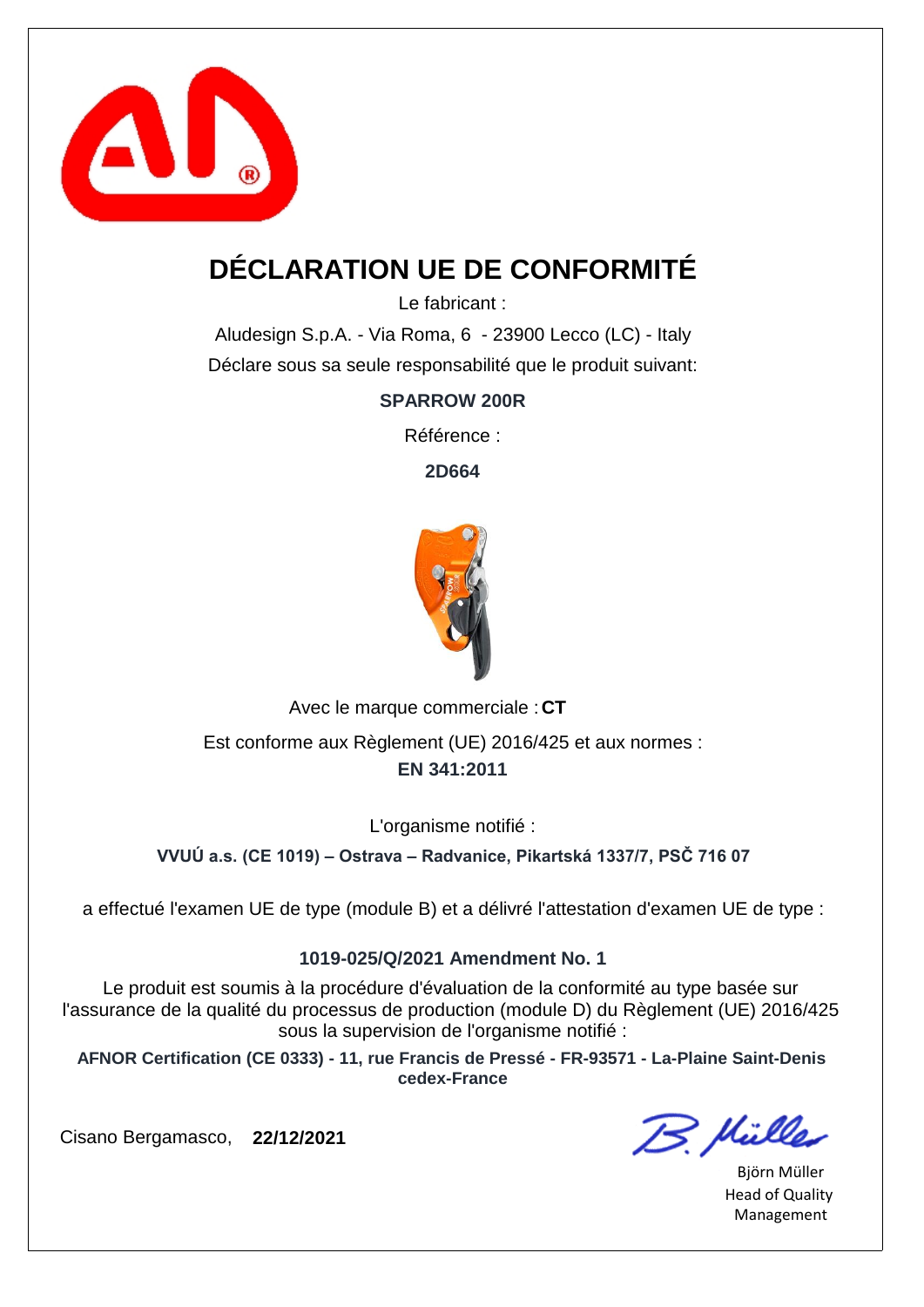

### **EU DECLARATION OF CONFORMITY**

The manufacturer:

Aludesign S.p.A. - Via Roma, 6 - 23900 Lecco (LC) - Italy Declares under its sole responsibility that the following product:

### **SPARROW 200R**

Code:

**2D664**



With the trade mark: CT

**EN 341:2011** Complies with the Regulation (EU) 2016/425 and with the standards:

The notified body:

**VVUÚ a.s. (CE 1019) – Ostrava – Radvanice, Pikartská 1337/7, PSČ 716 07**

carried out the EU type examination (module B) and issued the EU type examination certificate:

#### **1019-025/Q/2021 Amendment No. 1**

The product is subject to the conformity assessment procedure based on the quality assurance of the production process (module D) of Regulation (EU) 2016/425 under the supervision of the notified body:

**AFNOR Certification (CE 0333) - 11, rue Francis de Pressé - FR-93571 - La-Plaine Saint-Denis cedex-France**

B. Müller

Björn Müller Head of Quality Management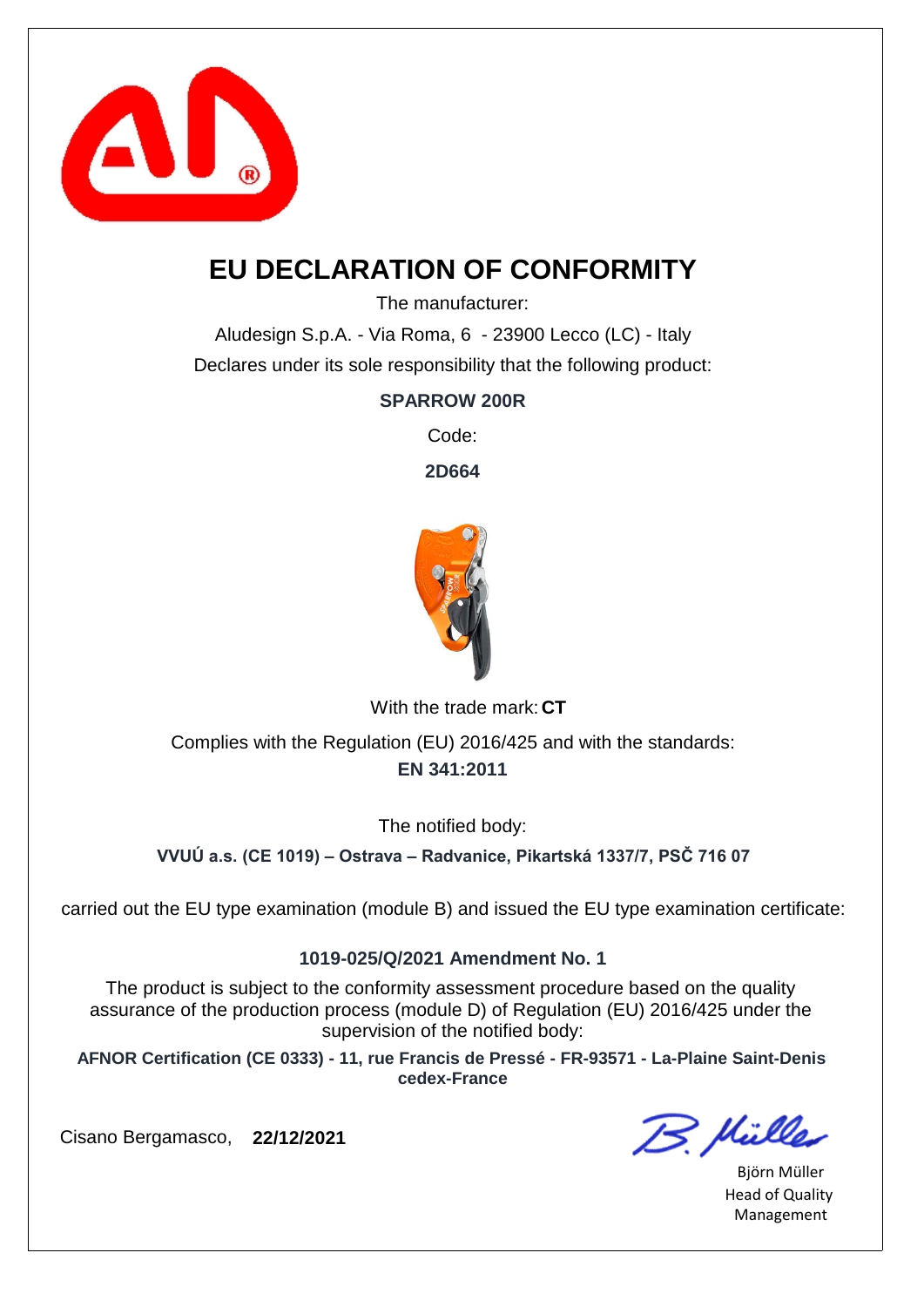

# **EU-KONFORMITÄTSERKLÄRUNG**

Der Hersteller:

Aludesign S.p.A. - Via Roma, 6 - 23900 Lecco (LC) - Italy Erklärt in alleiniger Verantwortung, dass folgendes Produkt:

**SPARROW 200R**

Referenz:

**2D664**



Mit der Handelsmarke: CT

**EN 341:2011** entspricht der Verordnung (EU) 2016/425 und den Standards:

Die benannte Stelle:

**VVUÚ a.s. (CE 1019) – Ostrava – Radvanice, Pikartská 1337/7, PSČ 716 07**

hat die EU-Baumusterprüfung (Modul B) durchgeführt und hat die EU-Baumusterprüfbescheinigung ausgestellt:

**1019-025/Q/2021 Amendment No. 1**

Das Produkt wird dem Bewertungsverfahren hinsichtlich der Konformität mit dem Baumuster auf der Grundlage einer Qualitätssicherung bezogen auf den Produktionsprozess der Verordnung (EU) 2016/425 (Modul D) unter der Aufsicht der benannten Stelle:

**AFNOR Certification (CE 0333) - 11, rue Francis de Pressé - FR-93571 - La-Plaine Saint-Denis cedex-France**

B. Mülles

Björn Müller Head of Quality Management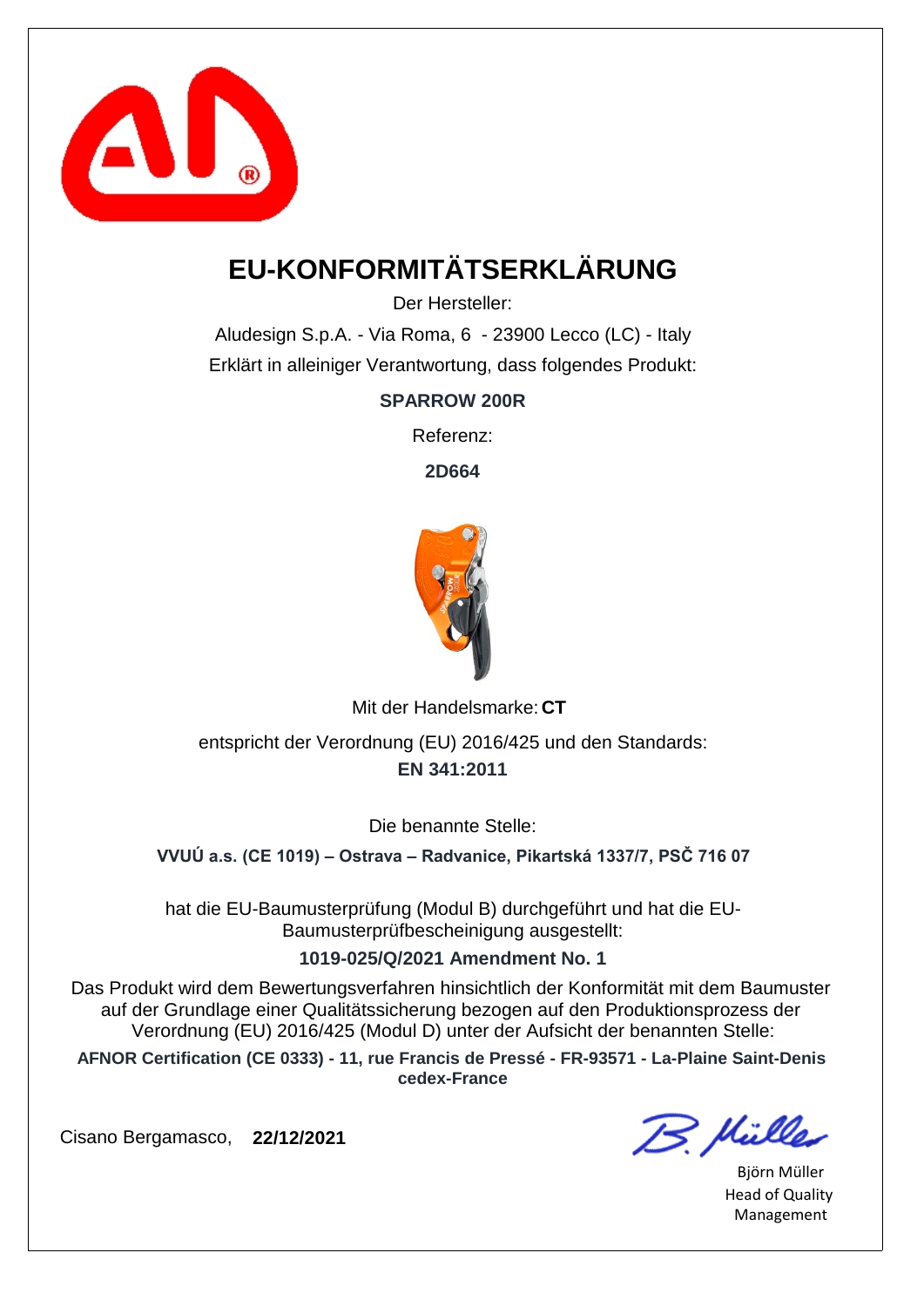

# **DECLARACIÓN DE CONFORMIDAD UE**

El fabricante:

Aludesign S.p.A. - Via Roma, 6 - 23900 Lecco (LC) - Italy Declara bajo su exclusiva responsabilidad que el siguiente producto

#### **SPARROW 200R**

Código:

**2D664**



Con marca comercial: CT **EN 341:2011** Cumple con el Reglamento (UE) 2016/425 y las normas:

El organismo notificado:

**VVUÚ a.s. (CE 1019) – Ostrava – Radvanice, Pikartská 1337/7, PSČ 716 07**

Realizó el examen de tipo UE (módulo B) y emitió el certificado de examen de tipo UE:

#### **1019-025/Q/2021 Amendment No. 1**

El producto está sujeto al procedimiento de evaluación de conformidad basado en la garantía de calidad del proceso de producción (módulo D) del Reglamento (UE) 2016/425 bajo la supervisión del organismo notificado:

**AFNOR Certification (CE 0333) - 11, rue Francis de Pressé - FR-93571 - La-Plaine Saint-Denis cedex-France**

Cisano Bergamasco, **22/12/2021**

B. Mülles

Björn Müller Head of Quality Management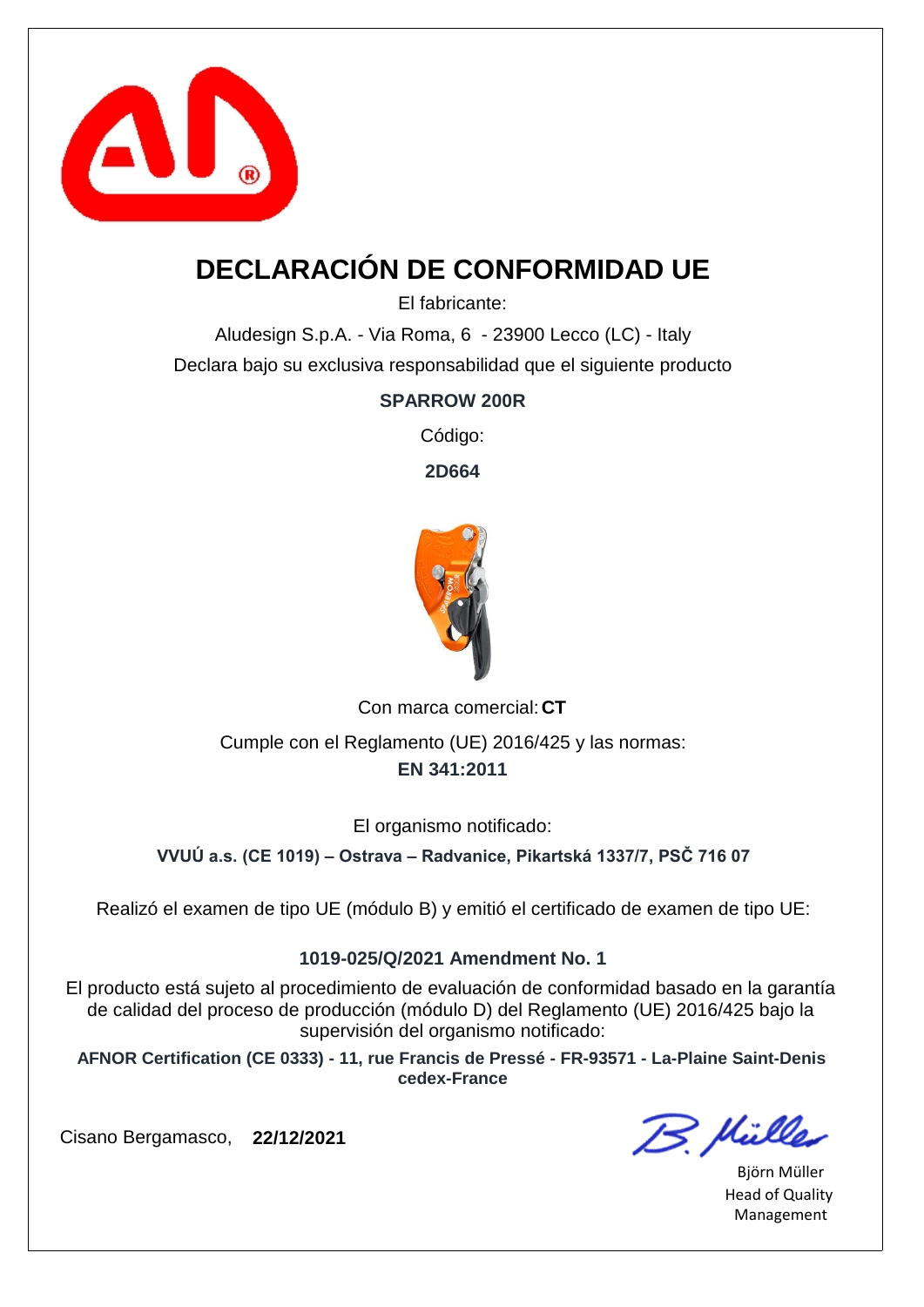

## **ЕС ДЕКЛАРАЦИЯ ЗА СЪОТВЕТСТВИЕ**

Производителят:

Aludesign S.p.A. - Via Roma, 6 - 23900 Lecco (LC) - Italy декларира на своя изключителна отговорност, че следният продукт:

#### **SPARROW 200R**

Код:

**2D664**



**CT** с търговска марка:

**EN 341:2011** съответства на изискванията на Регламент (ЕС) 2016/425 и на следните стандарти:

Нотифицираният орган:

**VVUÚ a.s. (CE 1019) – Ostrava – Radvanice, Pikartská 1337/7, PSČ 716 07**

е провел ЕС изследване на типа (модулB)и е издал сертификат за ЕС изследване на типа:

#### **1019-025/Q/2021 Amendment No. 1**

Продуктът е предмет на процедура за оценка на съответствие на типа, базирана на гаранцията за качество на производствения процес (модулD) на Регламент (ЕС) 2016/425 под надзора на следния нотифициран орган:

**AFNOR Certification (CE 0333) - 11, rue Francis de Pressé - FR-93571 - La-Plaine Saint-Denis cedex-France**

B. Hülles

Björn Müller Head of Quality Management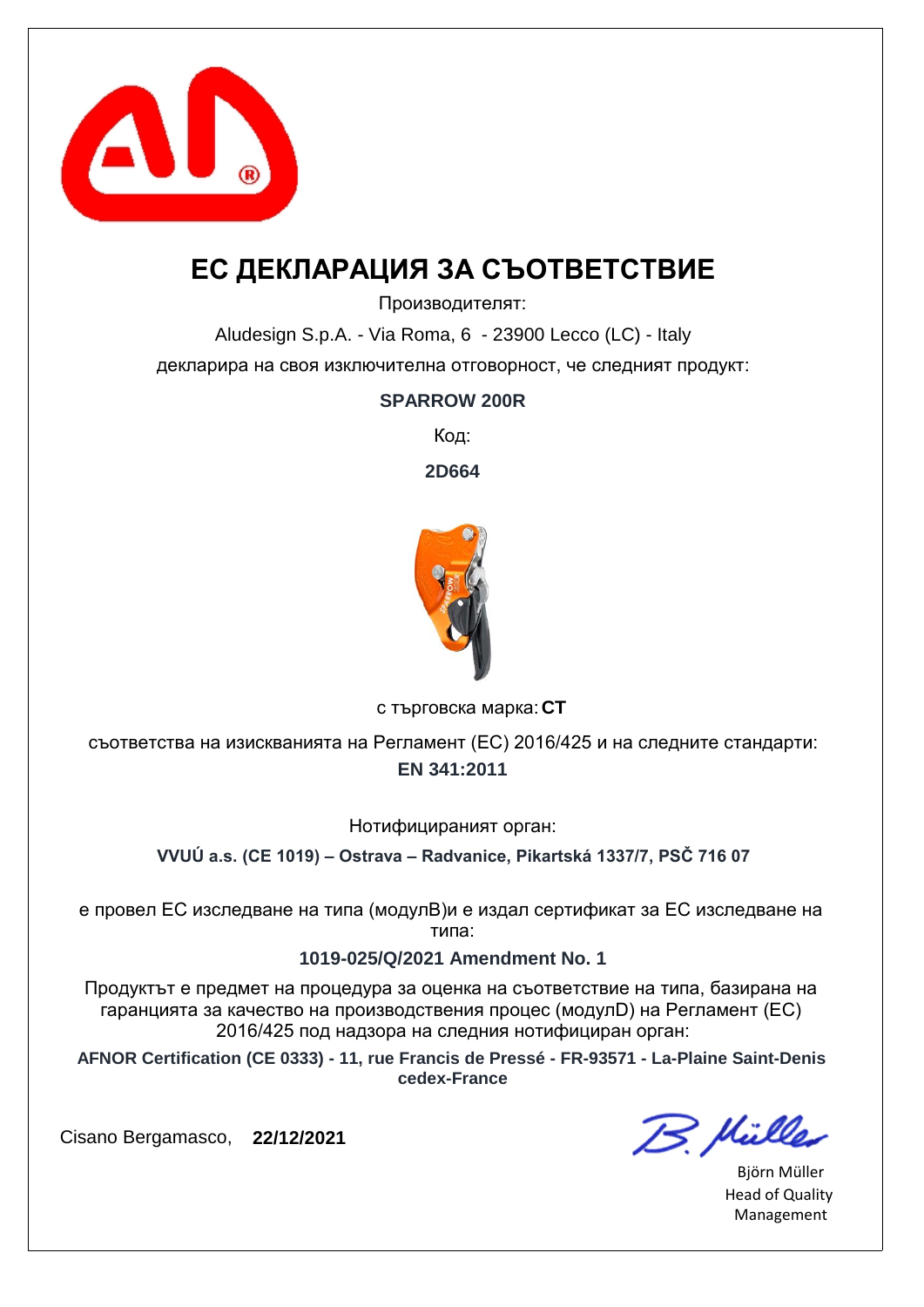

# **EU IZJAVA O SUKLADNOSTI**

Proizvođač:

Aludesign S.p.A. - Via Roma, 6 - 23900 Lecco (LC) - Italija izjavljuje pod punom odgovornošću da je sljedeći proizvod:

**SPARROW 200R**

oznaka:

**2D664**



robni žig: CT

**EN 341:2011** usklađen s uredbom (EU) 2016/425 i s normama:

Prijavljeno tijelo:

**VVUÚ a.s. (CE 1019) – Ostrava – Radvanice, Pikartská 1337/7, PSČ 716 07**

provelo je EU istraživanje tipa (modul B) i izdalo potvrdu o tipnom ispitivanju:

#### **1019-025/Q/2021 Amendment No. 1**

Proizvod je predmet procesa vrednovanja tipske sukladnosti temeljenog na osiguranju kvalitete proizvodnog procesa (modul D) prema uredbi EU 2016/425 pod nadzorom pri-javljenog tijela:

**AFNOR Certification (CE 0333) - 11, rue Francis de Pressé - FR-93571 - La-Plaine Saint-Denis cedex-France**

B. Hülles

Björn Müller Head of Quality Management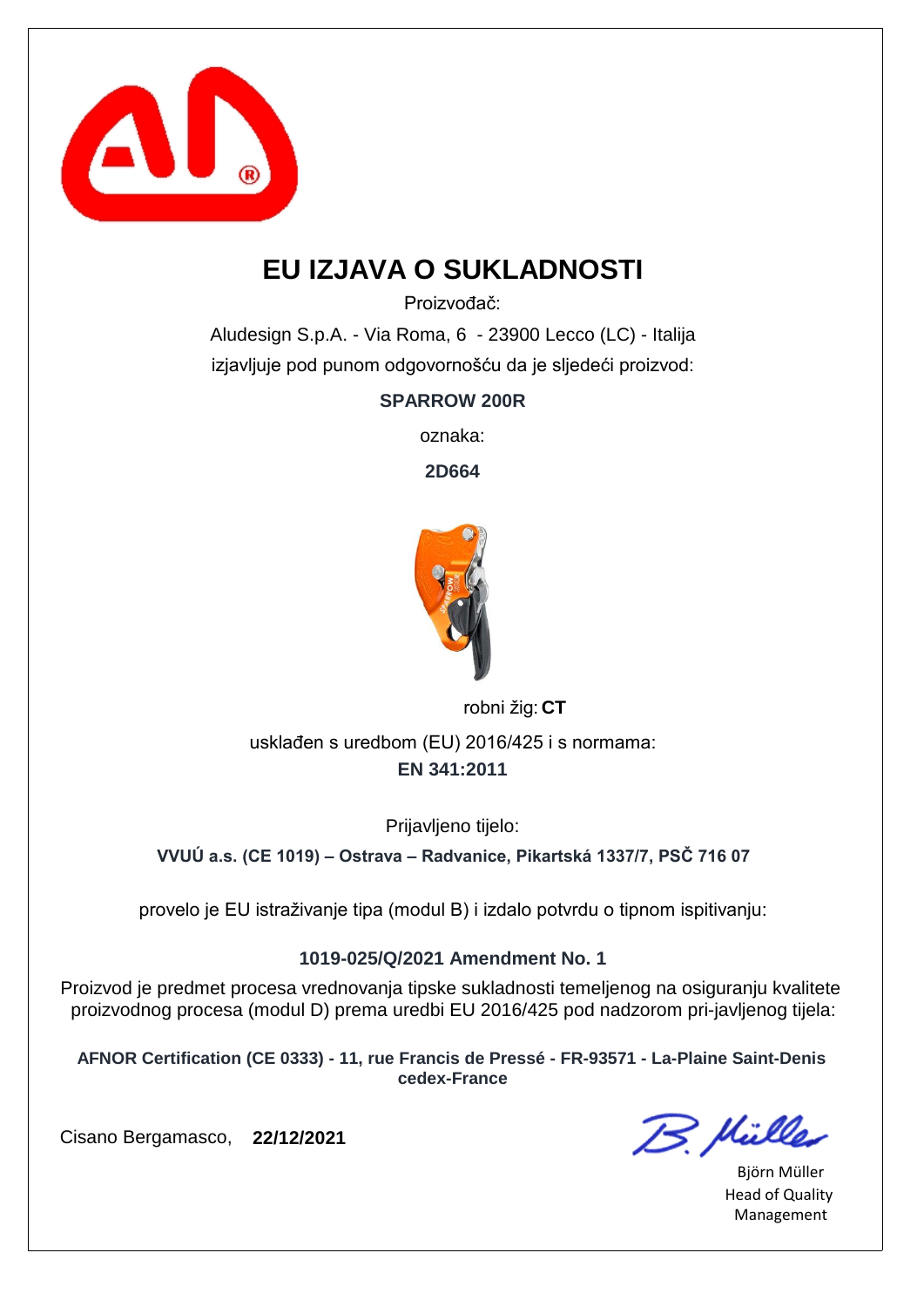

### **EU-KONFORMITETSERKLÆRING**

Fabrikanten:

Aludesign S.p.A. - Via Roma, 6 - 23900 Lecco (LC) - Italien erklærer nedenfor eneansvar for at det følgende produkt:

**SPARROW 200R**

Kode:

**2D664**



Med varemærke: CT

**EN 341:2011** stemmer overens med Forordning 2016/425 (EU) og standarderne:

Det bemyndigede organ:

**VVUÚ a.s. (CE 1019) – Ostrava – Radvanice, Pikartská 1337/7, PSČ 716 07**

har udført EU-undersøgelsen af typen (modul B) og har udstedt EU-undersøgelsescertifikat af typen:

#### **1019-025/Q/2021 Amendment No. 1**

Produktet er underlagt evalueringsproceduren for konformitet via typen, der er baseret på en kvalitetsgaranti af produktionsprocessen (modul D) i Forordning 2016/425 (EU) under overvågning af det bemyndigede organ:

**AFNOR Certification (CE 0333) - 11, rue Francis de Pressé - FR-93571 - La-Plaine Saint-Denis cedex-France**

B. Mülles

Björn Müller Head of Quality Management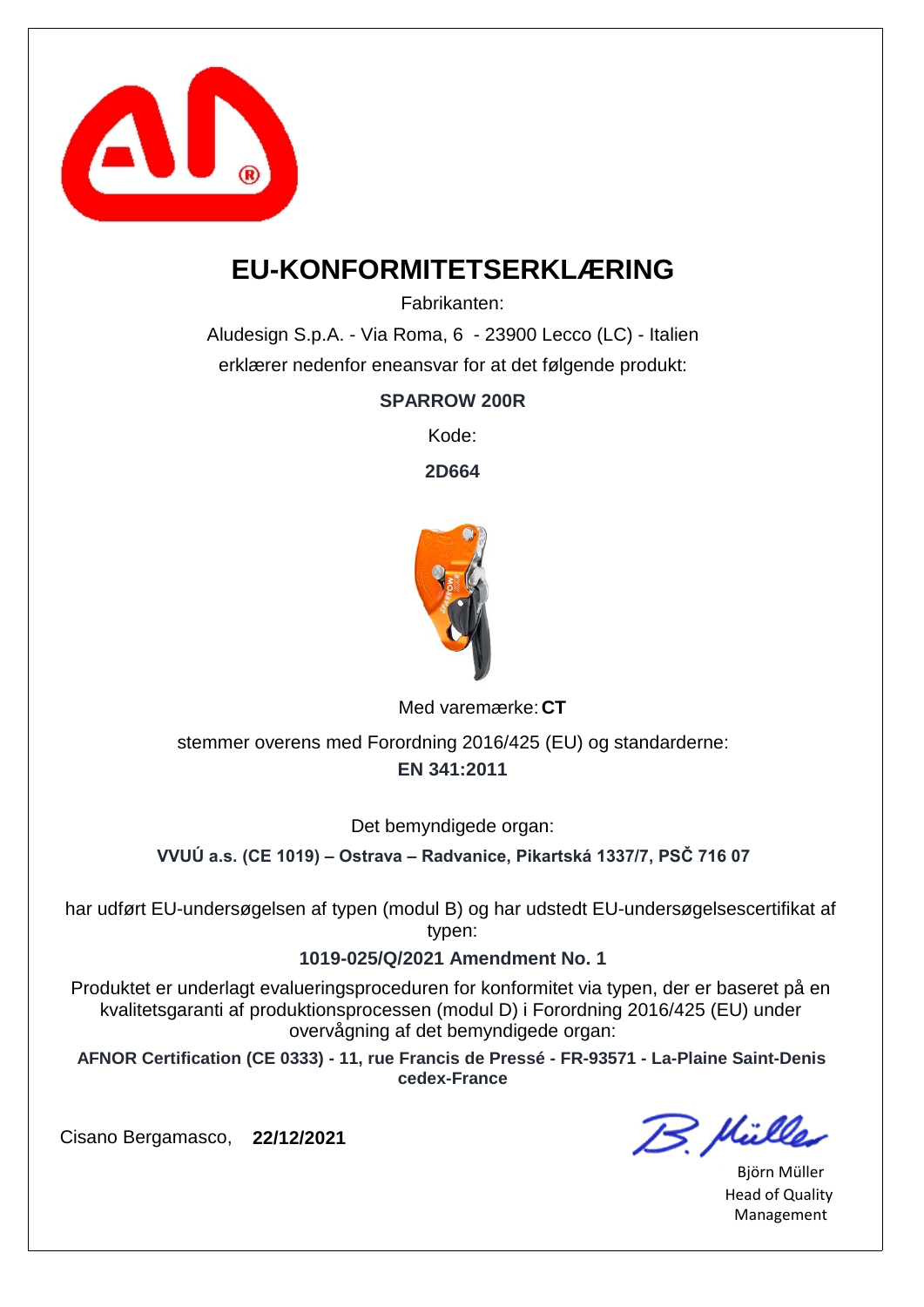

### **EU-VAATIMUSTENMUKAISUUSVAKUUTUS**

Valmistaja:

Aludesign S.p.A. - Via Roma, 6 - 23900 Lecco (LC) - Italia Julistaa alla yksinoikeudellisella vastuullaan, että seuraava tuote:

### **SPARROW 200R**

Koodi:

**2D664**



**CT** Tavaramerkillä: **EN 341:2011** Noudattaa asetusta (UE) 2016/425 ja standardeja:

Laitos, jolle on tiedotettu:

**VVUÚ a.s. (CE 1019) – Ostrava – Radvanice, Pikartská 1337/7, PSČ 716 07**

On suorittanut EU:n kokeen tyyppiä (moduuli B) ja on myöntänyt EU-kokeen sertifikaatin tyyppiä:

#### **1019-025/Q/2021 Amendment No. 1**

Tuotteeseen kohdistuu tyypin vaatimustenmukaisuuden arviointimenetelmä, joka perustuu valmistusprosessin (moduuli D) laatutakuuseen asetuksen (UE) 2016/425 mukaisesti informoidun laitoksen alaisena:

**AFNOR Certification (CE 0333) - 11, rue Francis de Pressé - FR-93571 - La-Plaine Saint-Denis cedex-France**

B. Hülles

Björn Müller Head of Quality Management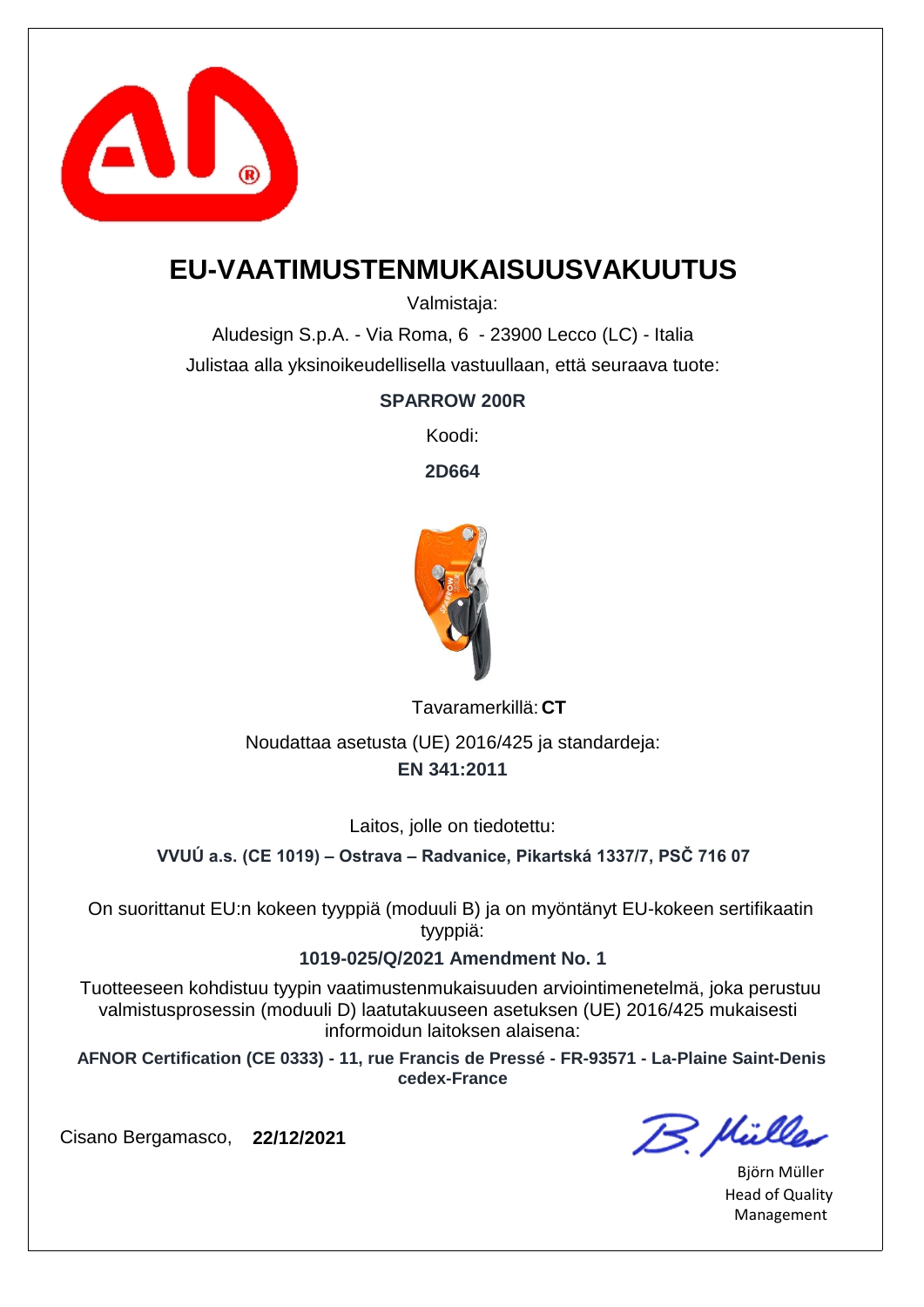

# **DEARBHÚ AR LEASÚ AN AE**

An monaróir:

Aludesign S.p.A. - Via Roma, 6 - 23900 Lecco (LC) - Italy Dearbhaíonn an Iodáil faoina fhreagracht amháin gurb é an táirge seo a leanas:

### **SPARROW 200R**

Cód:

**2D664**



Le trádmharc: CT

**EN 341:2011** Comhlíonann sé Rialachán (AE) 2016/425 agus na caighdeáin:

An comhlacht dá dtugtar fógra:

**VVUÚ a.s. (CE 1019) – Ostrava – Radvanice, Pikartská 1337/7, PSČ 716 07**

rinne scrúdú cineál AE (modúl B) agus d'eisigh sé deimhniú scrúduithe cineál an AE:

#### **1019-025/Q/2021 Amendment No. 1**

Tá an táirge faoi réir an nós imeachta um measúnú comhréireachta bunaithe ar dhearbhú cáilíochta an phróisis táirgthe (modúl D) de Rialachán (AE) 2016/425 faoi mhaoirseacht an chomhlachta dá dtugtar fógra:

**AFNOR Certification (CE 0333) - 11, rue Francis de Pressé - FR-93571 - La-Plaine Saint-Denis cedex-France**

B. Mülles

Björn Müller Head of Quality Management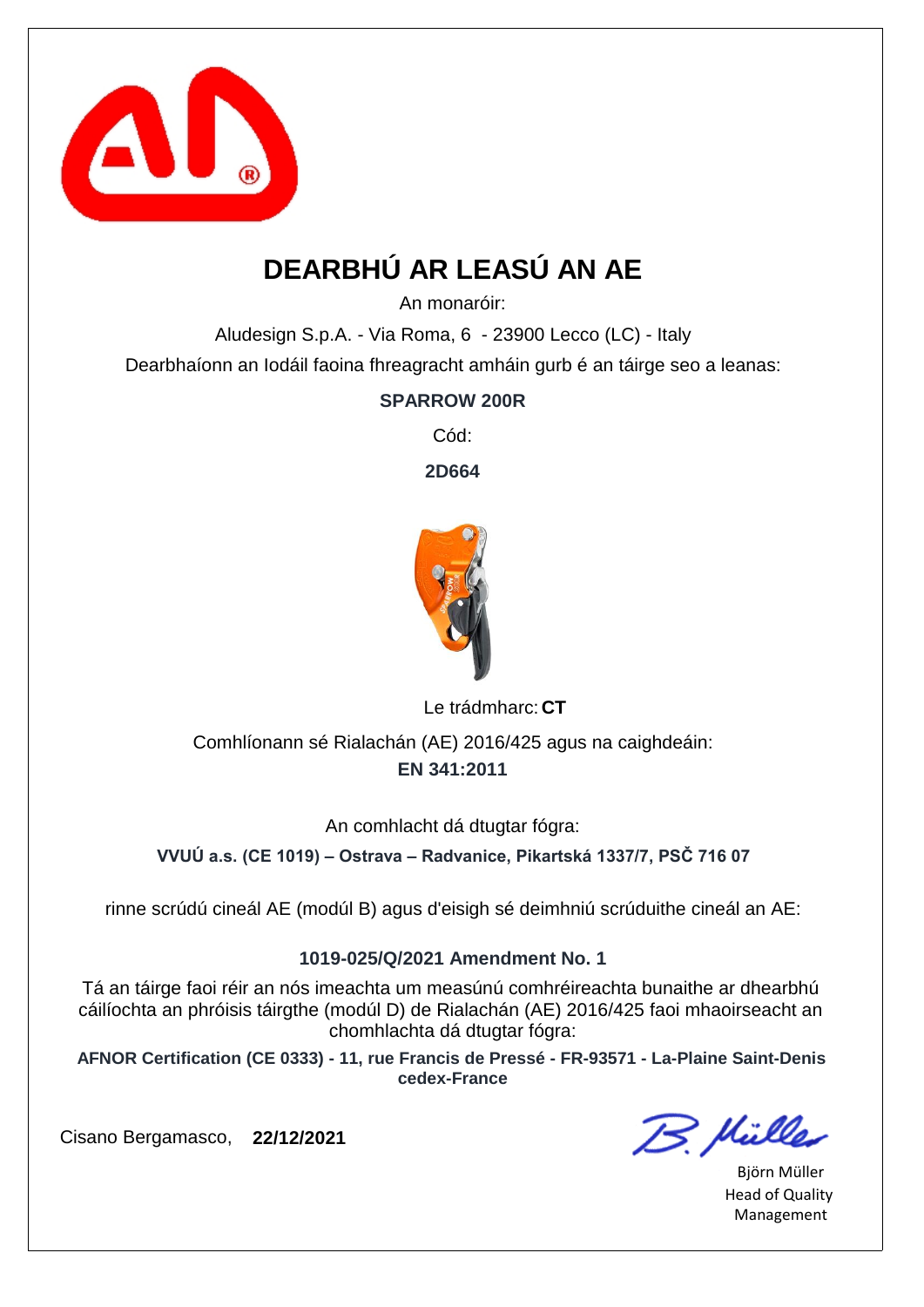

# **DIKJARAZZJONI TAL-KONFORMITÀ TAL-UE**

Il-manifattur

Aludesign S.p.A. - Via Roma, 6 - 23900 Lecco (LC) - Italja Jiddikjara taħt ir-responsabbilta esklussiva tiegħu li l-prodott li ġej:

### **SPARROW 200R**

Kodi**ci:** 

**2D664**



Bit-trademark: CT

**EN 341:2011** Huwa konformi mar-Regolament (UE) 2016/425 u mar-regoli:

Il-kumpanija notifikata:

**VVUÚ a.s. (CE 1019) – Ostrava – Radvanice, Pikartská 1337/7, PSČ 716 07**

għamlet l-eżami tat-tip tal-UE (modulu B) u ħarġet iċ-ċertifikat tal-eżami tat-tip tal-UE:

#### **1019-025/Q/2021 Amendment No. 1**

Il-prodott huwa suġġett għall-proċedura tal-evalwazzjoni tal-konformità bbażata fuq il-garanzija tal-kwalità tal-proċess ta' produzzjoni (modulu D) tar-Regolament (UE) 2016/425 taħt is-sorveljanza tal-kumpanija notifikata:

**AFNOR Certification (CE 0333) - 11, rue Francis de Pressé - FR-93571 - La-Plaine Saint-Denis cedex-France**

B. Mülles

Björn Müller Head of Quality Management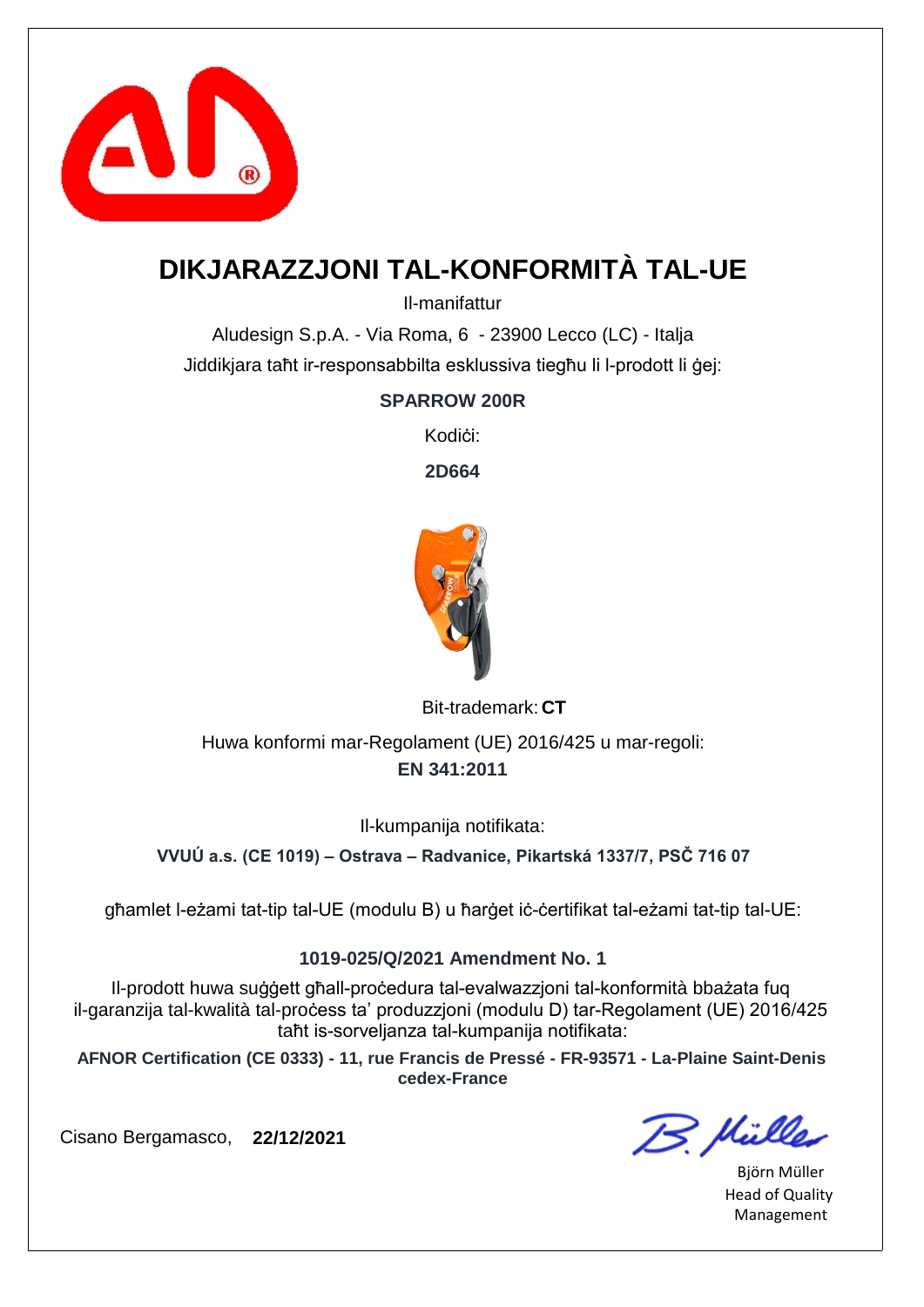

### **ΔΗΛΩΣΗ ΣΥΜΜΟΡΦΩΣΗΣ ΕΕ**

Ο κατασκευαστής:

Aludesign S.p.A. - Via Roma, 6 - 23900 Lecco (LC) - Ιταλία Δηλώνει με δική του ευθύνη ότι το προϊόν

**SPARROW 200R**

Κωδικός:

**2D664**



**CT** Με εμπορικό σήμα:

**EN 341:2011** Συμμορφώνεται με τον κανονισμό (ΕΕ) 2016/425 και τα πρότυπα:

Ο κοινοποιημένος οργανισμός:

**VVUÚ a.s. (CE 1019) – Ostrava – Radvanice, Pikartská 1337/7, PSČ 716 07**

διενήργησε την εξέταση τύπου ΕΕ (ενότητα Β) και εξέδωσε τη βεβαίωση εξέτασης ΕΕ του τύπου:

#### **1019-025/Q/2021 Amendment No. 1**

Το προϊόν υπόκειται στη διαδικασία αξιολόγησης της συμμόρφωσης με βάση τη διασφάλιση ποιότητας της παραγωγικής διαδικασίας (ενότητα Δ) του κανονισμού (ΕΕ) 2016/425 υπό την εποπτεία του κοινοποιημένου οργανισμού: Πιστοποίηση

**AFNOR Certification (CE 0333) - 11, rue Francis de Pressé - FR-93571 - La-Plaine Saint-Denis cedex-France**

B. Hülles

Björn Müller Head of Quality Management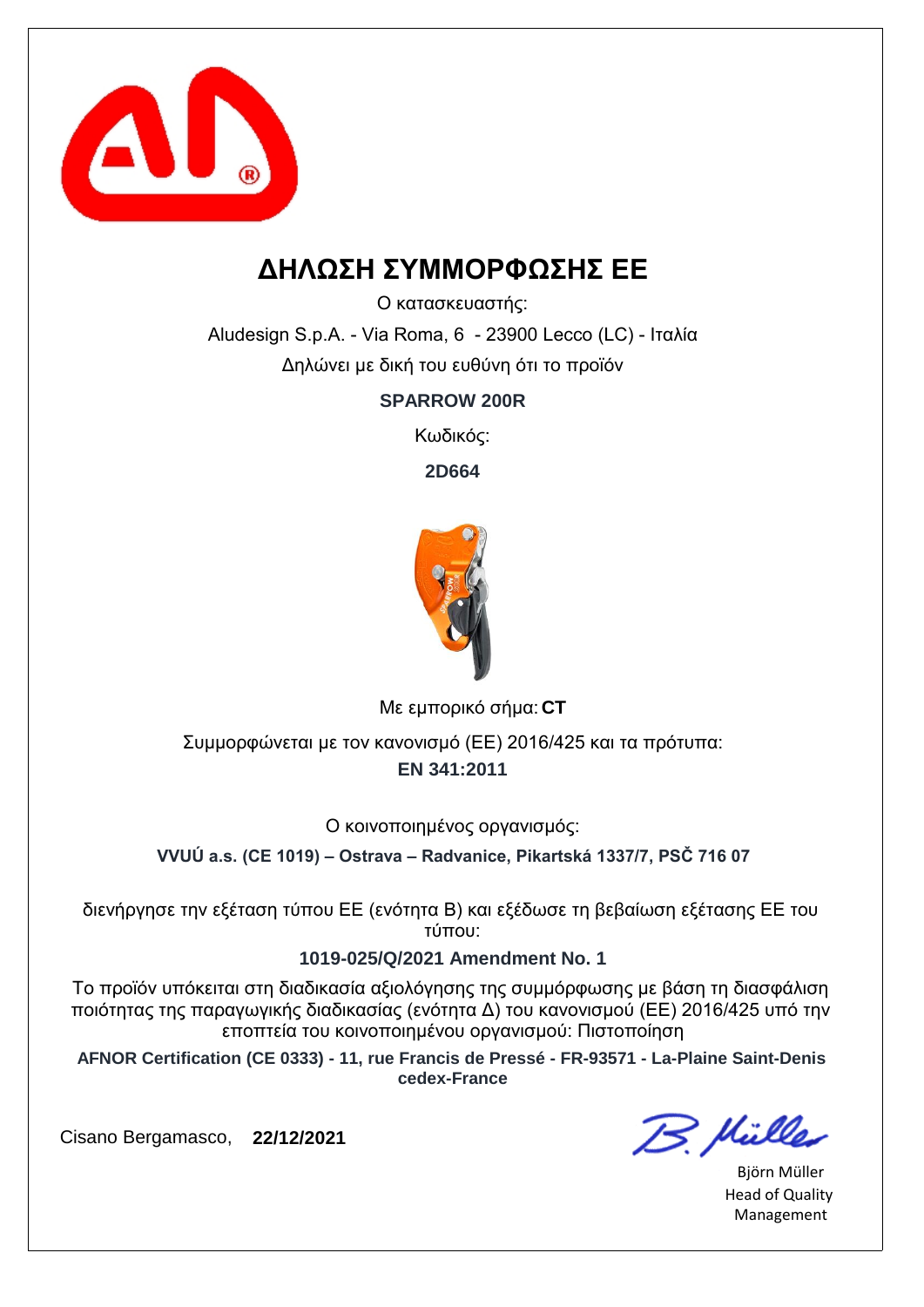

# **DEKLARACJA ZGODNOŚCI UE**

Producent:

Aludesign S.p.A. - Via Roma, 6 - 23900 Lecco (LC) - Italy oświadcza na swoją wyłączną odpowiedzialność, że poniższy produkt:

### **SPARROW 200R**

Kod:

**2D664**



Znak towarowy: CT **EN 341:2011** Jest zgodny z rozporządzeniem (UE) 2016/425 i normami:

Jednostka notyfikowana

**VVUÚ a.s. (CE 1019) – Ostrava – Radvanice, Pikartská 1337/7, PSČ 716 07**

przeprowadziła badanie typu UE (moduł B) i wydała certyfikat badania UE typu:

### **1019-025/Q/2021 Amendment No. 1**

Produkt jest przedmiotem oceny zgodności z typem, w oparciu o zapewnienie jakości procesu produkcji (moduł D) Rozporządzenia (UE) 2016/425 pod nadzorem jednostki notyfikowanej:

**AFNOR Certification (CE 0333) - 11, rue Francis de Pressé - FR-93571 - La-Plaine Saint-Denis cedex-France**

B. Mülles

Björn Müller Head of Quality Management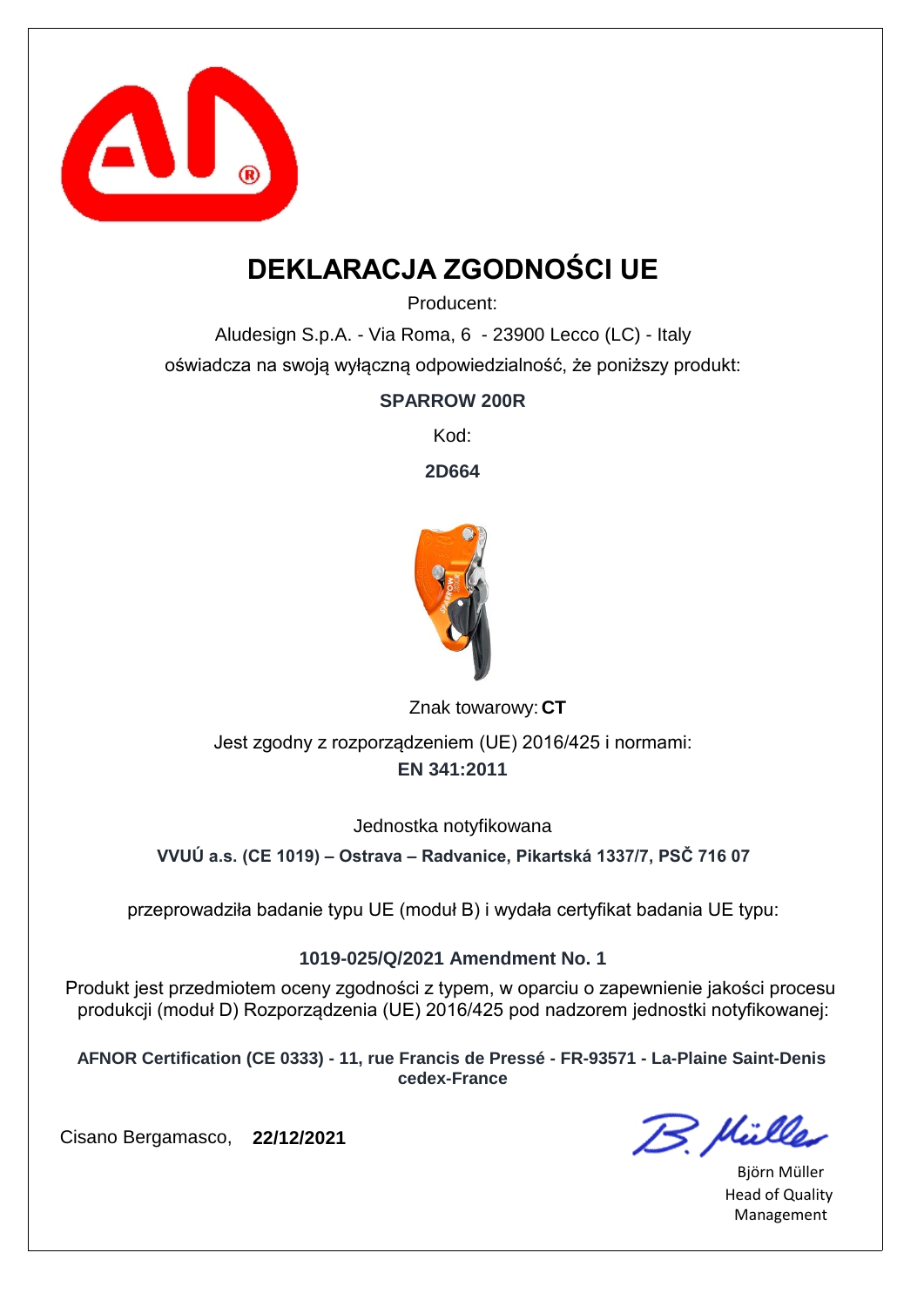

## **DECLARAȚIE DE CONFORMITATE UE**

Producătorul:

Aludesign S.p.A. - Via Roma, 6 - 23900 Lecco (LC) - Italia Declară pe propria răspundere că produsul următor:

**SPARROW 200R**

Cod:

**2D664**



Cu marca comercială: CT

**EN 341:2011** Este conform Regulamentului (UE) 2016/425 și standardelor:

Organismul notificat:

**VVUÚ a.s. (CE 1019) – Ostrava – Radvanice, Pikartská 1337/7, PSČ 716 07**

a efectuat examinarea UE de tip (modul B) și a eliberat certificatul de examinare UE de tip:

#### **1019-025/Q/2021 Amendment No. 1**

Produsul face obiectul procedurii de evaluare a conformității bazată pe asigurarea calității procesului de producție (modulul D) din Regulamentul (UE) 2016/425 sub supravegherea organismului notificat:

**AFNOR Certification (CE 0333) - 11, rue Francis de Pressé - FR-93571 - La-Plaine Saint-Denis cedex-France**

B. Mülles

Björn Müller Head of Quality Management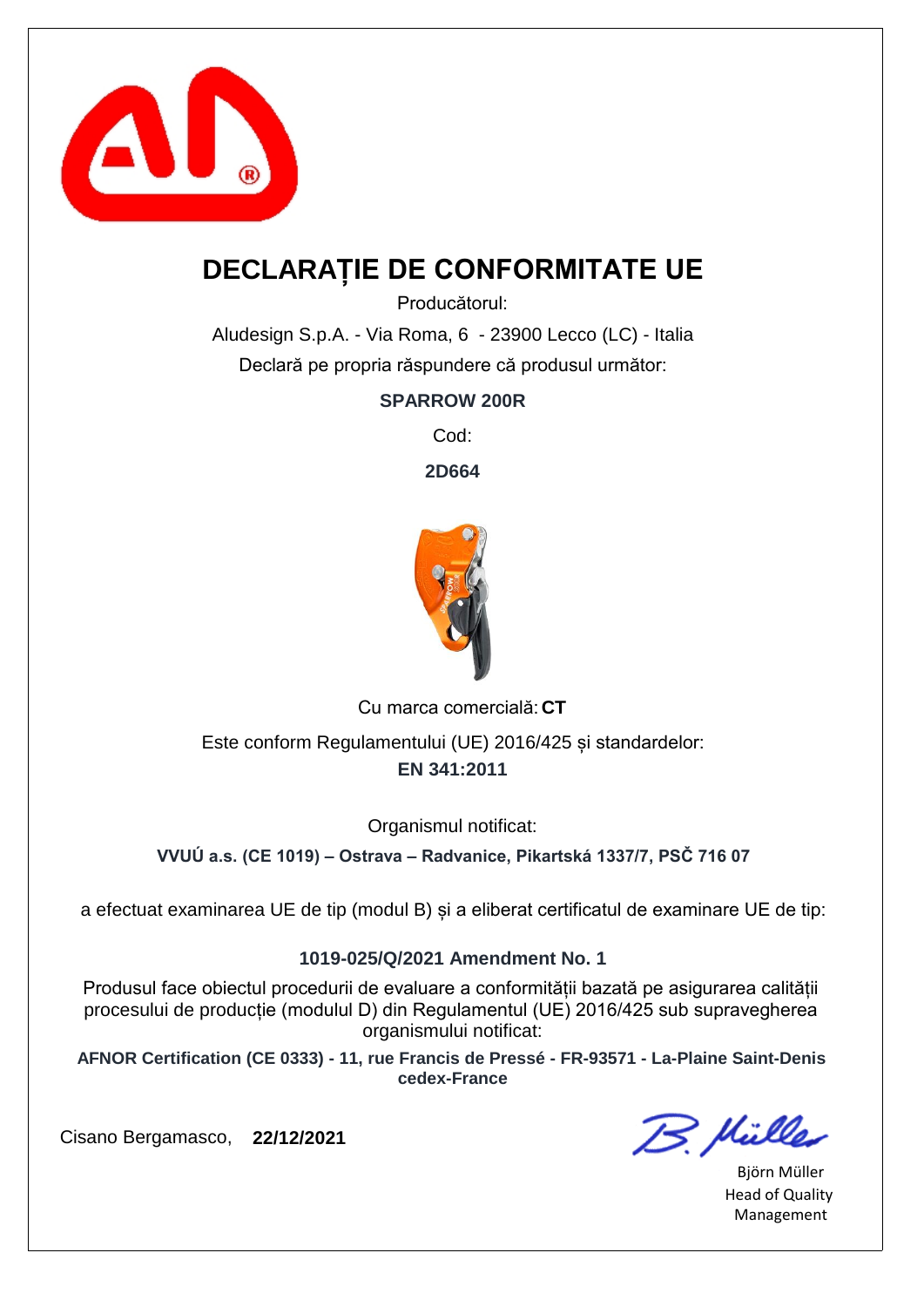

## **IZJAVA O SKLADNOSTI EU**

Proizvajalec:

Aludesign S.p.A. - Via Roma, 6 - 23900 Lecco (LC) - Italija Pri polni odgovornosti izjavlja, da je naslednji izdelek:

**SPARROW 200R**

koda:

**2D664**



Blagovna znamka: CT **EN 341:2011** Skladen z Uredbo (EU) 2016/425 in s standardi:

Priglašeni organ:

**VVUÚ a.s. (CE 1019) – Ostrava – Radvanice, Pikartská 1337/7, PSČ 716 07**

je opravil EU-pregled tipa (modul B) in je izdal certifikat o EU-pregledu tipa:

#### **1019-025/Q/2021 Amendment No. 1**

Izdelek je podvržen postopku ugotavljanja skladnosti s tipom na podlagi zagotavljanja kakovosti proizvodnje (modul D) Uredbe (EU) 2016/425 pod nadzorom priglašenega organa:

**AFNOR Certification (CE 0333) - 11, rue Francis de Pressé - FR-93571 - La-Plaine Saint-Denis cedex-France**

B. Müller

Björn Müller Head of Quality Management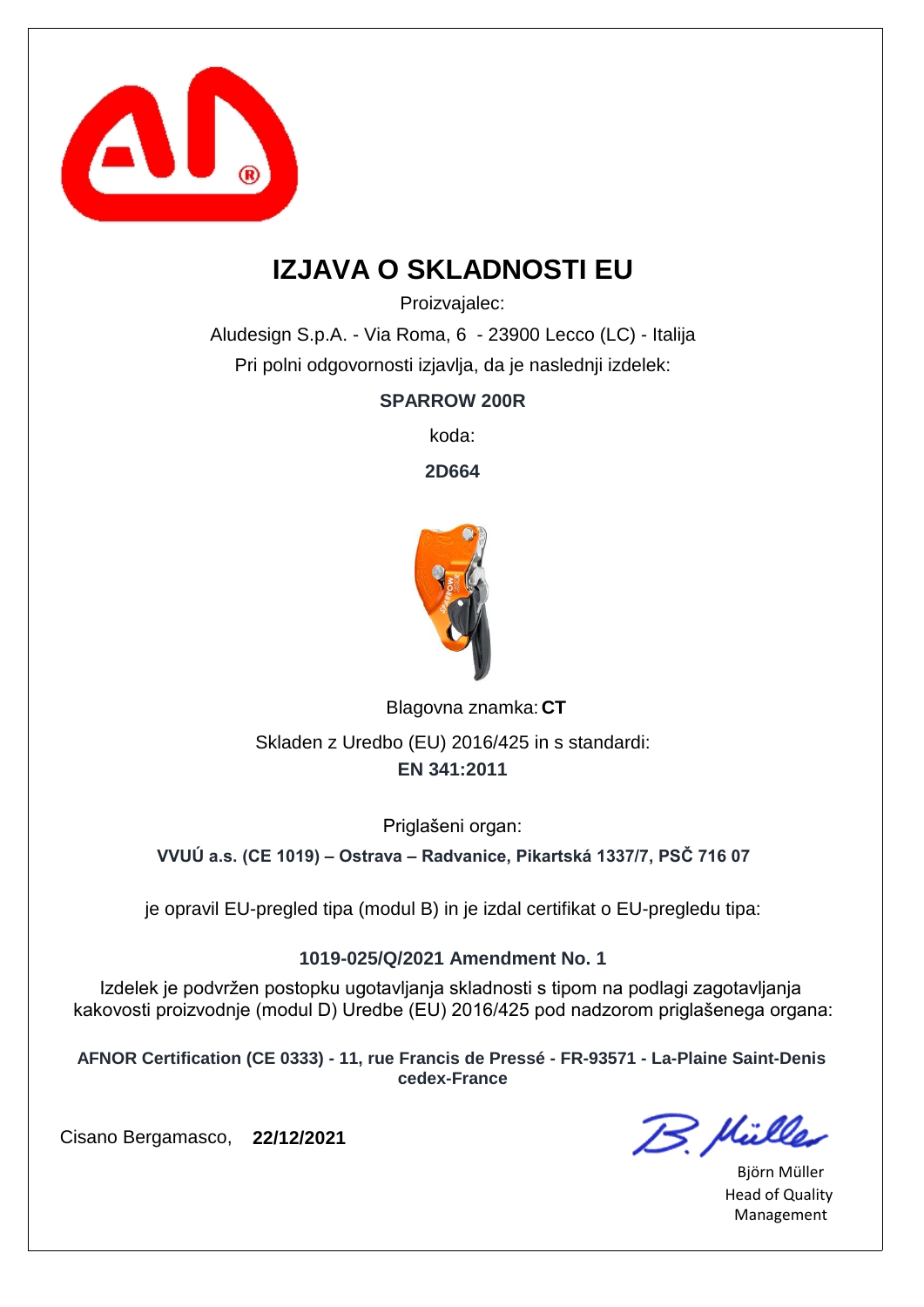

# **EU-FÖRSÄKRAN OM ÖVERENSSTÄMMELSE**

Tillverkaren:

Aludesign S.p.A. - Via Roma, 6 - 23900 Lecco (LC) - Italien Förklarar på eget ansvar att följande produkt

**SPARROW 200R**

Kod:

**2D664**



Med varumärket: CT

**EN 341:2011** Överensstämmer med förordningen (EU) 2016/425 och standarderna:

Det anmälda organet:

**VVUÚ a.s. (CE 1019) – Ostrava – Radvanice, Pikartská 1337/7, PSČ 716 07**

utförde EU-typkontrollen (modul B) och utfärdade EU-typkontrollintyget:

#### **1019-025/Q/2021 Amendment No. 1**

Produkten är föremål för förfarandet för bedömning av överensstämmelse baserat på kvalitetssäkring av produktionsprocessen (modul D) i förordningen (EU) 2016/425 under övervakning av det anmälda organet:

**AFNOR Certification (CE 0333) - 11, rue Francis de Pressé - FR-93571 - La-Plaine Saint-Denis cedex-France**

B. Mülles

Björn Müller Head of Quality Management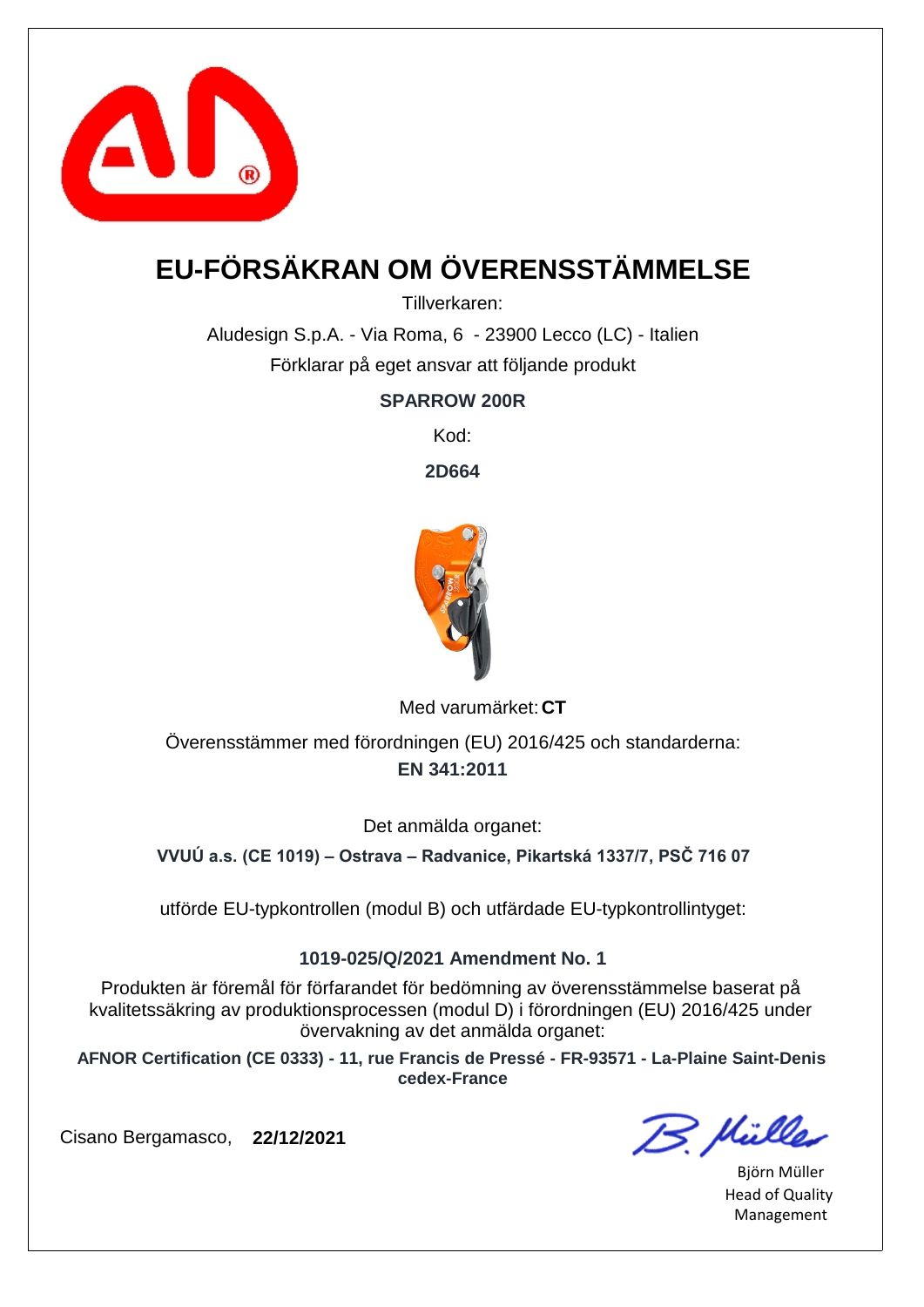

# **ES PROHLÁŠENÍ O SHODĚ**

Výrobce:

Aludesign S.p.A. - Via Roma, 6 - 23900 Lecco (LC) - Itálie prohlašuje na svou vlastní odpovědnost, že následující výrobek:

**SPARROW 200R**

Kód:

**2D664**



pod obchodní značkou: **CT** 

je ve shodě s nařízením (ES) 2016/425 a s normami:

**EN 341:2011**

Notifikovaný orgán:

**VVUÚ a.s. (CE 1019) – Ostrava – Radvanice, Pikartská 1337/7, PSČ 716 07**

provedl typovou zkoušku ES (modul B) a vydal osvědčení o typové zkoušce ES:

**1019-025/Q/2021 Amendment No. 1**

Výrobek byl podroben procesu ověření typové shody založené na záruce kvality výrobního procesu (modul D) dle nařízení (ES) 2016/425, a to pod dohledem notifikovaného orgánu:

**AFNOR Certification (CE 0333) - 11, rue Francis de Pressé - FR-93571 - La-Plaine Saint-Denis cedex-France**

B. Mülles

Björn Müller Head of Quality Management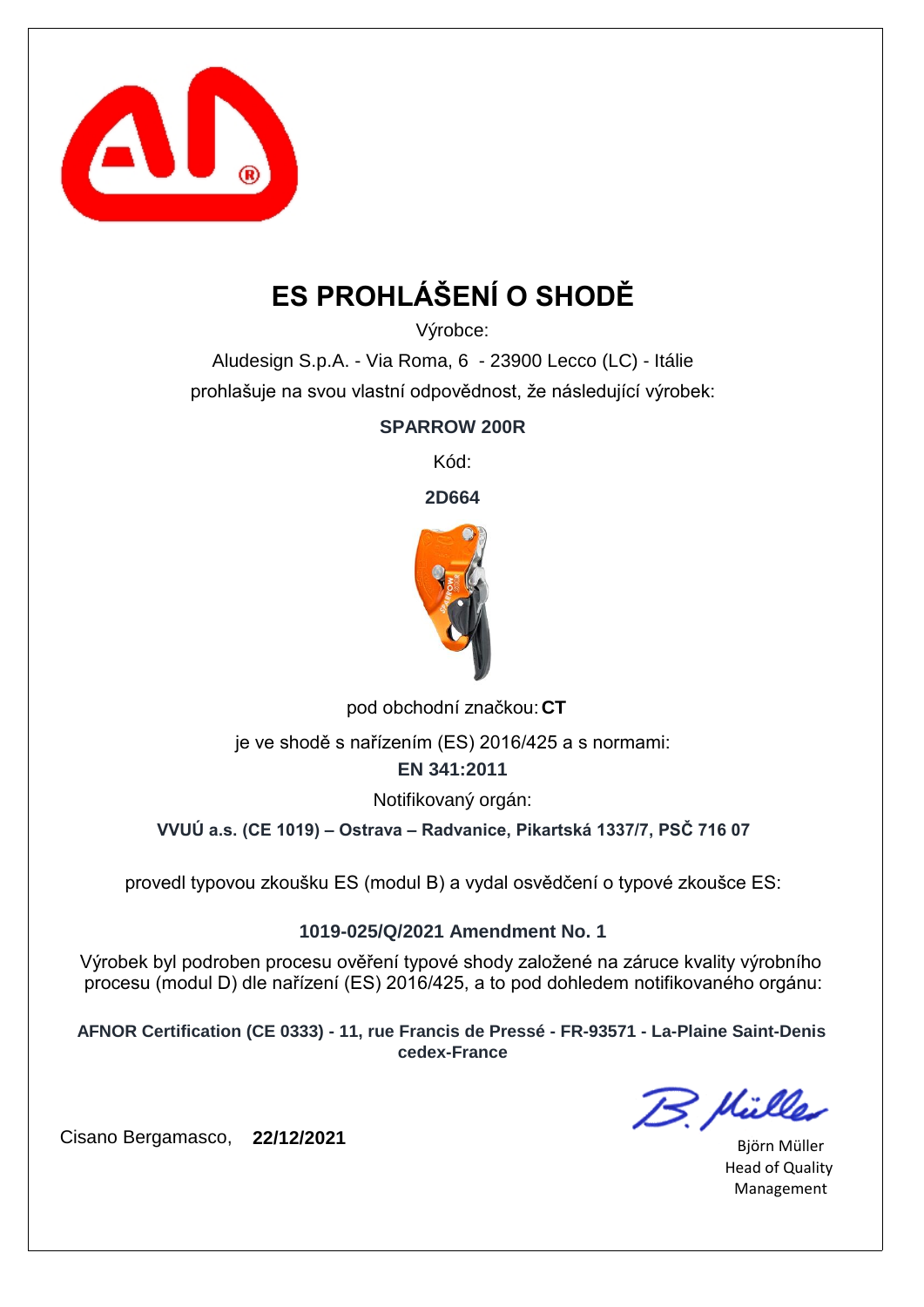

### **EU-CONFORMITEITSVERKLARING**

De fabrikant:

Aludesign S.p.A. - Via Roma, 6 - 23900 Lecco (LC) - Italy Verklaart onder eigen verantwoordelijkheid dat het volgende product:

### **SPARROW 200R**

Code:

**2D664**



Met handelsmerk: CT

**EN 341:2011** Conform de Verordening (EU) 2016/425 en de normen is:

De aangemelde instantie:

**VVUÚ a.s. (CE 1019) – Ostrava – Radvanice, Pikartská 1337/7, PSČ 716 07**

heeft het EU-typeonderzoek (module B) uitgevoerd en heeft het certificaat van het EUtypeonderzoek afgegeven

**1019-025/Q/2021 Amendment No. 1**

Het product is onderworpen aan de conformiteitsbeoordelingsprocedure op basis van kwaliteitsborging van het productieproces (module D) van Verordening (EU) 2016/425 onder toezicht van de aangemelde instantie:

**AFNOR Certification (CE 0333) - 11, rue Francis de Pressé - FR-93571 - La-Plaine Saint-Denis cedex-France**

B. Mülles

Björn Müller Head of Quality Management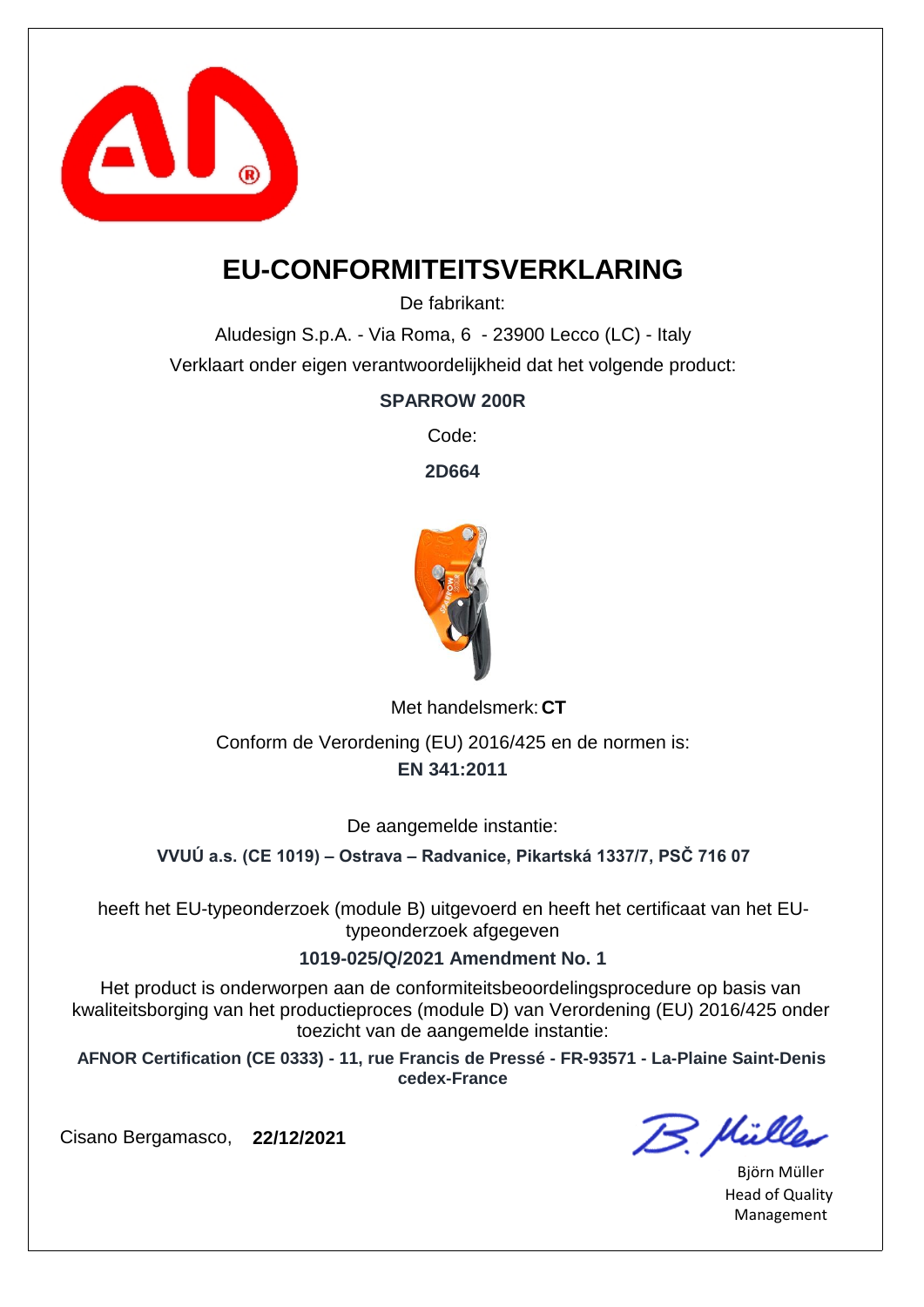

# **DECLARA ÇÃO DE CONFORMIDADE UE**

O fabricante:

Aludesign S.p.A. - Via Roma, 6 - 23900 Lecco (LC) - Itália Declara sob a sua exclusiva responsabilidade que o seguinte produto:

#### **SPARROW 200R**

Código:

**2D664**



Com marca comercial: CT

**EN 341:2011** Está em conformidade com o Regulamento (UE) 2016/425 e com as normas:

O órgão notificado:

**VVUÚ a.s. (CE 1019) – Ostrava – Radvanice, Pikartská 1337/7, PSČ 716 07**

realizou o teste UE do tipo (módulo B) e publicou o certificado de teste UE do tipo:

#### **1019-025/Q/2021 Amendment No. 1**

O produto foi objeto do procedimento de avaliação da conformidade ao tipo baseada na sua garantia de qualidade do processo de produção (módulo D) do Regulamento (UE) 2016/425 sob a supervisão do órgão notificado:

**AFNOR Certification (CE 0333) - 11, rue Francis de Pressé - FR-93571 - La-Plaine Saint-Denis cedex-France**

B. Mülles

Björn Müller Head of Quality Management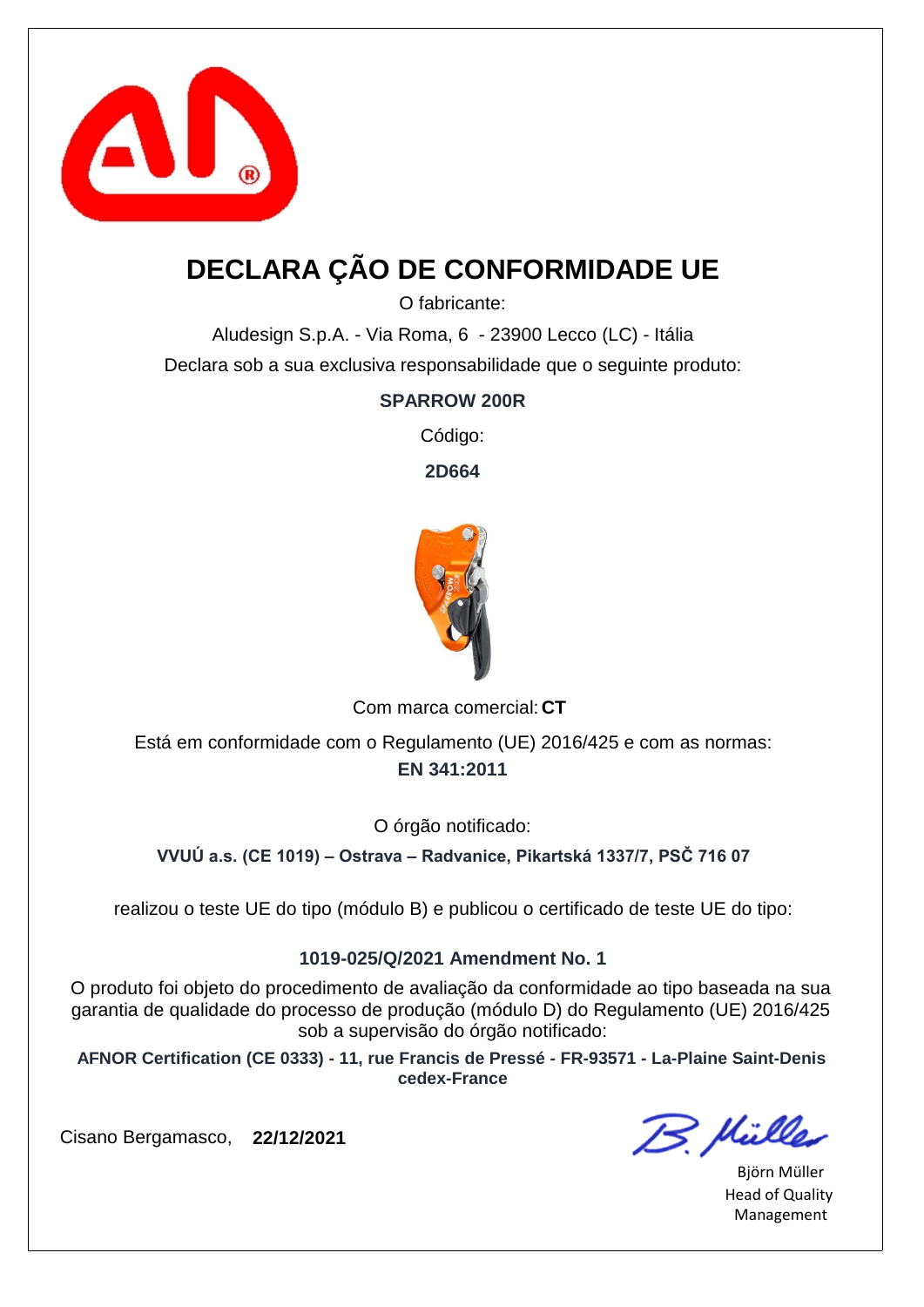

# **VYHLÁSENIE O ZHODE EÚ**

Výrobca:

Aludesign S.p.A. - Via Roma, 6 - 23900 Lecco (LC) - Taliansko Prehlasuje sa na vlastnú zodpovednosť , že uvedený výrobok

**SPARROW 200R**

Kód:

**2D664**



S obchodnou značkou: CT **EN 341:2011** Je v súlade s Nariadením (EÚ) 2016/425 a normami:

Notifikačný orgán:

**VVUÚ a.s. (CE 1019) – Ostrava – Radvanice, Pikartská 1337/7, PSČ 716 07**

vykonal typovú skúšku EÚ (modul B) a vydal osvedčenie o typovej skúške EÚ:

#### **1019-025/Q/2021 Amendment No. 1**

Výrobok podlieha postupu posudzovania zhody založenému na zabezpečení kvality výrobného procesu (modul D) Nariadenia (EÚ) 2016/425 pod dohľadom notifikačného orgánu:

**AFNOR Certification (CE 0333) - 11, rue Francis de Pressé - FR-93571 - La-Plaine Saint-Denis cedex-France**

B. Mülles

Björn Müller Head of Quality Management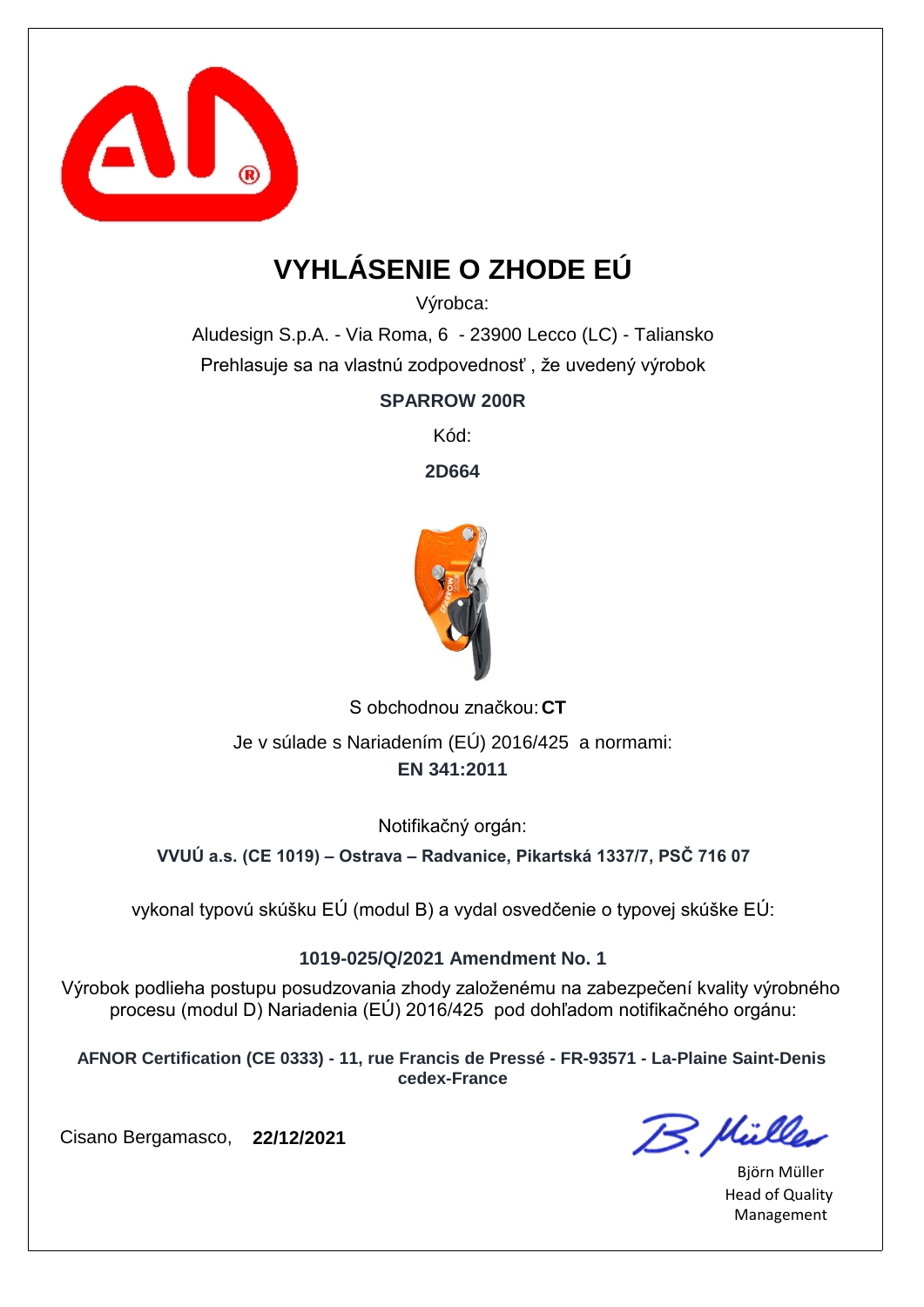

# **ES ATBILSTĪBAS DEKLARĀCIJA**

Ražotājs:

Aludesign S.p.A. - Via Roma, 6 - 23900 Lecco (LC) - Itālija Vienbalsīgi deklarē, ka šis produkts:

**SPARROW 200R**

Kods:

**2D664**



**CT** Ar preču zīmi: **EN 341:2011** Tas atbilst regulai (ES) 2016/425 un standartiem:

Pazinojošā iestāde:

**VVUÚ a.s. (CE 1019) – Ostrava – Radvanice, Pikartská 1337/7, PSČ 716 07**

veica ES tipa pārbaudi (B modulis) un izsniedza ES tipa pārbaudes sertifikātu:

#### **1019-025/Q/2021 Amendment No. 1**

Uz produktu attiecas atbilstības novērtēšanas procedūra, kas pamatojas uz ražošanas procesa kvalitātes nodrošināšanu (D modulis) Regulas (ES) Nr. 2016/425 4. panta 1. punktu pilnvarotās iestādes uzraudzībā:

**AFNOR Certification (CE 0333) - 11, rue Francis de Pressé - FR-93571 - La-Plaine Saint-Denis cedex-France**

B. Hülles

Björn Müller Head of Quality Management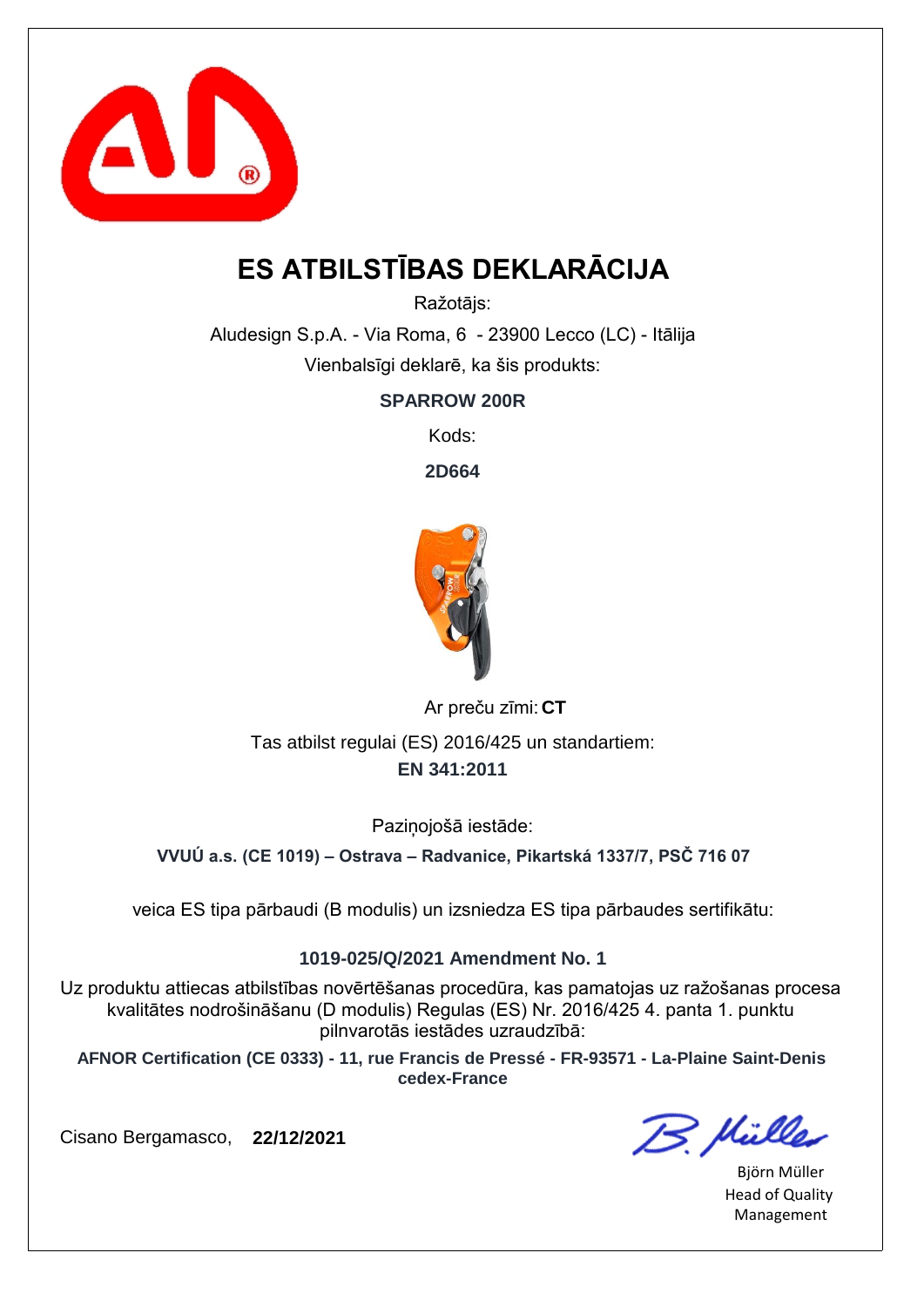

# **EU MEGFELELŐSÉGI NYILATKOZAT**

A gyártó:

Aludesign S.p.A. - Via Roma, 6 - 23900 Lecco (LC) - Olaszország kizárólagos felelősségére kijelenti, hogy a következő termék:

**SPARROW 200R**

kód:

**2D664**



amelynek védjegye: CT

**EN 341:2011** megfelel a 2016/425 (EU) Rendeletnek és az alábbi szabványoknak:

A bejelentett szervezet:

**VVUÚ a.s. (CE 1019) – Ostrava – Radvanice, Pikartská 1337/7, PSČ 716 07**

elvégezte az EU-típusvizsgálatot (B modul) és kiadta az alábbi EU-típusvizsgálati tanúsítványt:

#### **1019-025/Q/2021 Amendment No. 1**

A termékre az (EU) 2016/425 rendeletben meghatározott, a gyártási folyamat minőségbiztosításán alapuló típusmegfelelőség-értékelési eljárás vonatkozik (D modul), az aláb-bi bejelentett szervezet felügyelete alatt:

**AFNOR Certification (CE 0333) - 11, rue Francis de Pressé - FR-93571 - La-Plaine Saint-Denis cedex-France**

B. Mülles

Björn Müller Head of Quality Management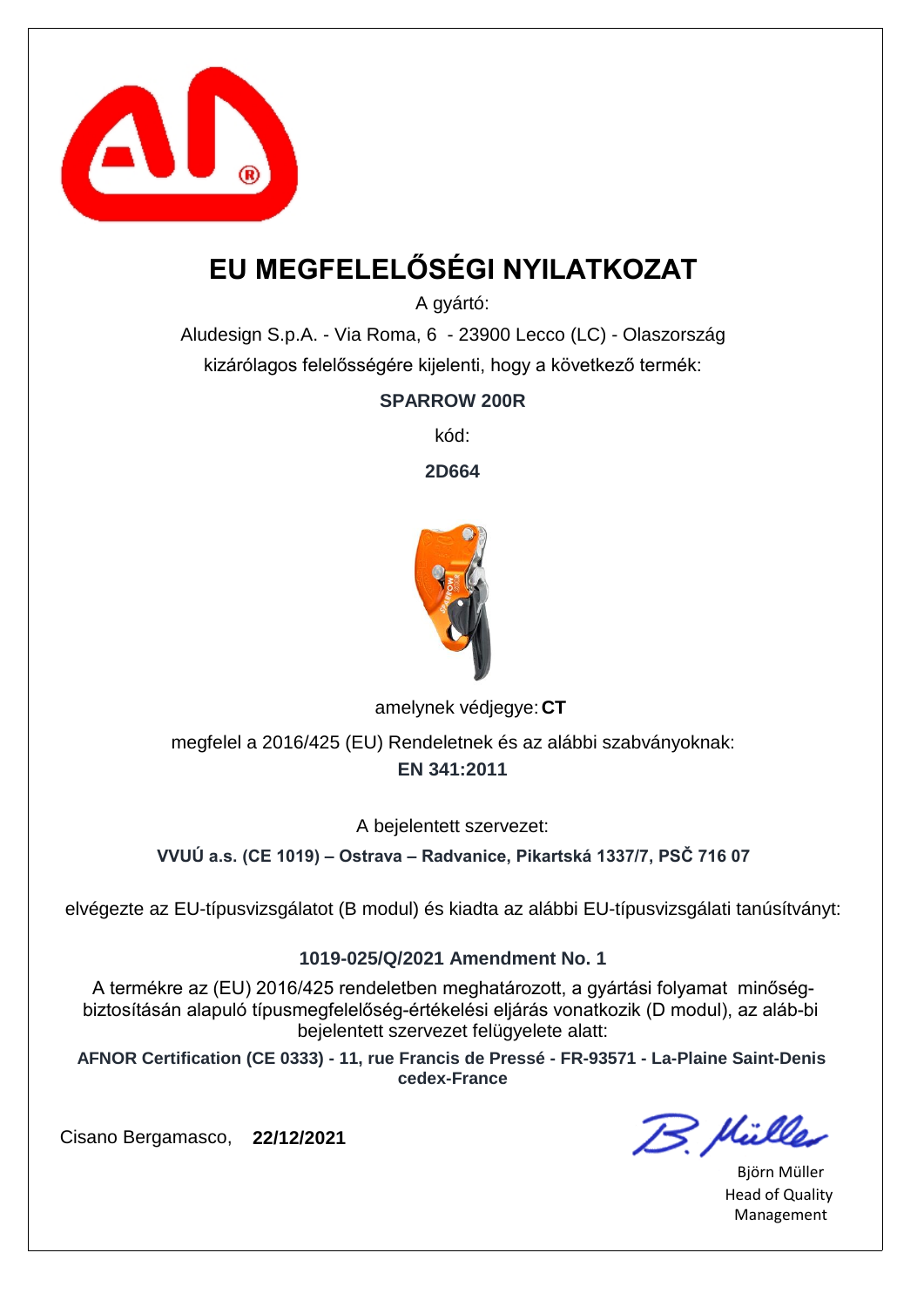

# **ELI VASTAVUSDEKLARATSIOON**

Tootia:

Aludesign S.p.A. - Via Roma, 6 - 23900 Lecco (LC) - Itaalia Deklareerib oma ainupoolel, et järgmine toode:

**SPARROW 200R**

Kood:

**2D664**



**CT** Kaubamärgiga **EN 341:2011** See vastab määrusele (EL) 2016/425 ja standarditele:

Volitatud asutus:

**VVUÚ a.s. (CE 1019) – Ostrava – Radvanice, Pikartská 1337/7, PSČ 716 07**

ha viis läbi ELi tüübihindamise (moodul B) ja väljastas ELi tüübihindamistõendi:

### **1019-025/Q/2021 Amendment No. 1**

Toote suhtes kohaldatakse tootmisprotsessi kvaliteedi tagamise aluseks olevat vastavushindamise menetlust (moodul D) määruse (EL) nr 2016/425 kohaselt teavitatud asutuse järelevalve all:

**AFNOR Certification (CE 0333) - 11, rue Francis de Pressé - FR-93571 - La-Plaine Saint-Denis cedex-France**

B. Hülles

Björn Müller Head of Quality Management